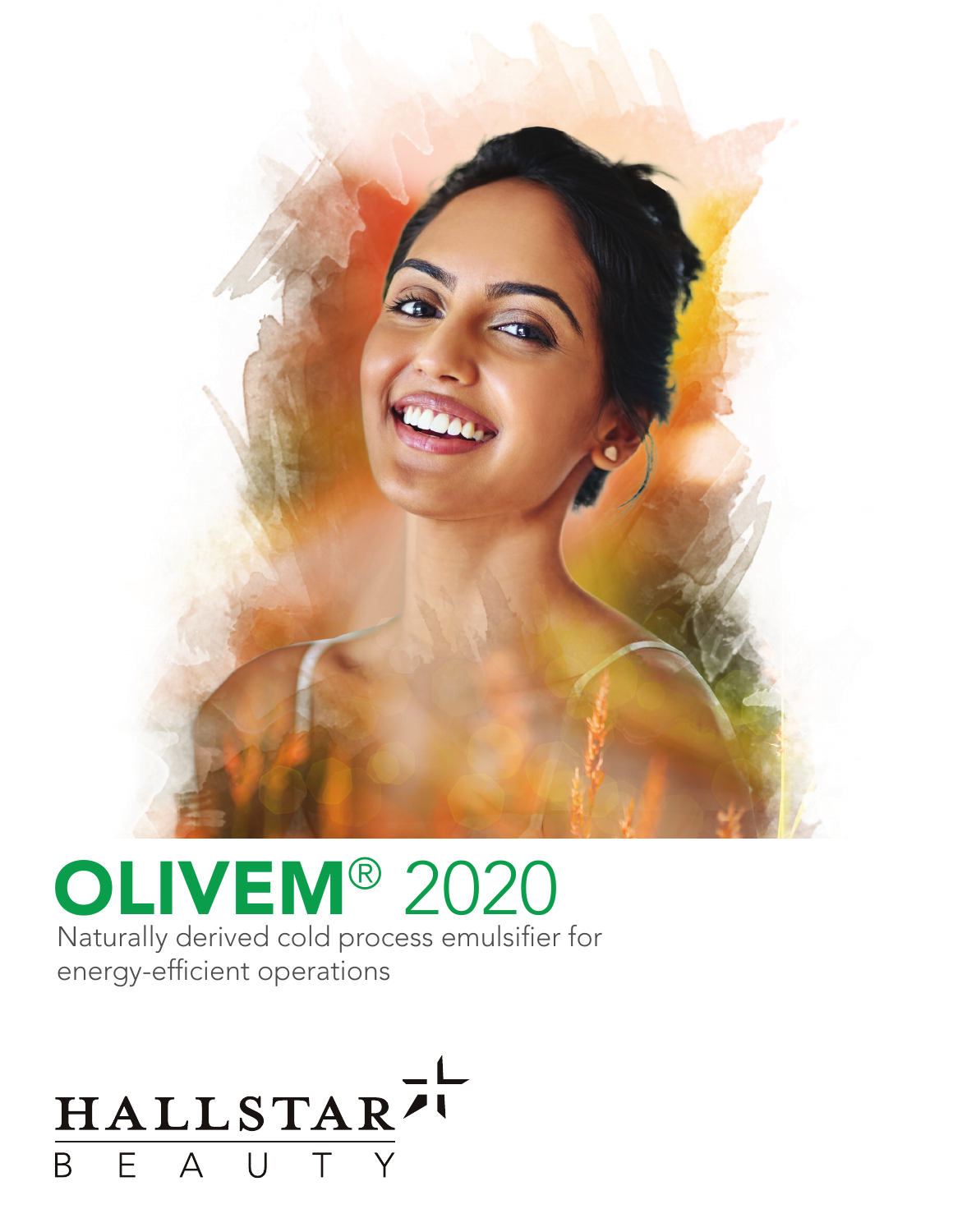## **OLIVEM® 2020**

Olivem® 2020 is a next-generation, naturally derived cold process emulsifier offering excellent performance, natural dermollient functionality and superior sensoriality. Drawing from Hallstar's deep expertise in olive oil chemistry, Olivem® 2020 has a unique composition of fatty acids similar to the lipidic composition of the hydrolipidic film of the skin and the ability to preserve liquid crystals structures. As our clinical test demonstrates, these biomimetic properties sustain skin hydration. Olivem® 2020 allows preparation of formulations without the added heat or high shear mixing usually required to create oil-in-water emulsions. Ideal for a range of applications including face, eye and body care, sun care, make up, men's grooming, color cosmetics and hair care.

#### TECHNICAL DATA

- INCI: Ethylhexyl Olivate (and) Sodium Acrylates Copolymer (and) Polyglyceryl-4 Olivate
- Aspect: Viscous yellow liquid
- pH 2% in water @ 25°C±2°C: 5.5-7.5
- Viscosity 2% in water (Brookfield DV-E, s6, 25°C±2°C, 20 rpm): 10000-30000 mPa.s

#### HYDRATION DATA

Graphic demonstrates that Olivem® 2020 provides a hydration benefit to the skin that is dramatically superior to the other products.



Olivem® 2020 Skin Hydration Compared to Market Alternatives

All statistical differences are at least significant

Thanks to the fatty acids from olive oil, Olivem® 2020 is a functional ingredient that gives a superior skin benefit when compared to market alternatives with a non-biomimetic oil phase. The clinical test was developed with 12 volunteers, and the skin hydration was measured by MoistureMeterSC®—Delfin. The measurements were taken prior to the product's application (T0 – baseline) and then 1h (T1h), 3h (T3h) and 6h (T6h) after the product's application. The graphic shows the difference of T0 and successive times for each formulation. The applied statistical criteria is the two-tailed, student test for unpaired data.

#### QUICK FACTS

- No heat or pressure required
- Excellent emulsification performance
- Biomimetic olive oil-derived ingredient
- Superior sensoriality and hydration, compared with other cold process emulsifiers<br>• Environmentally friendly, no added beat or prossure and contains over 60% patur
- Environmentally friendly—no added heat or pressure and contains over 60% naturally-derived ingredients according to ISO 16128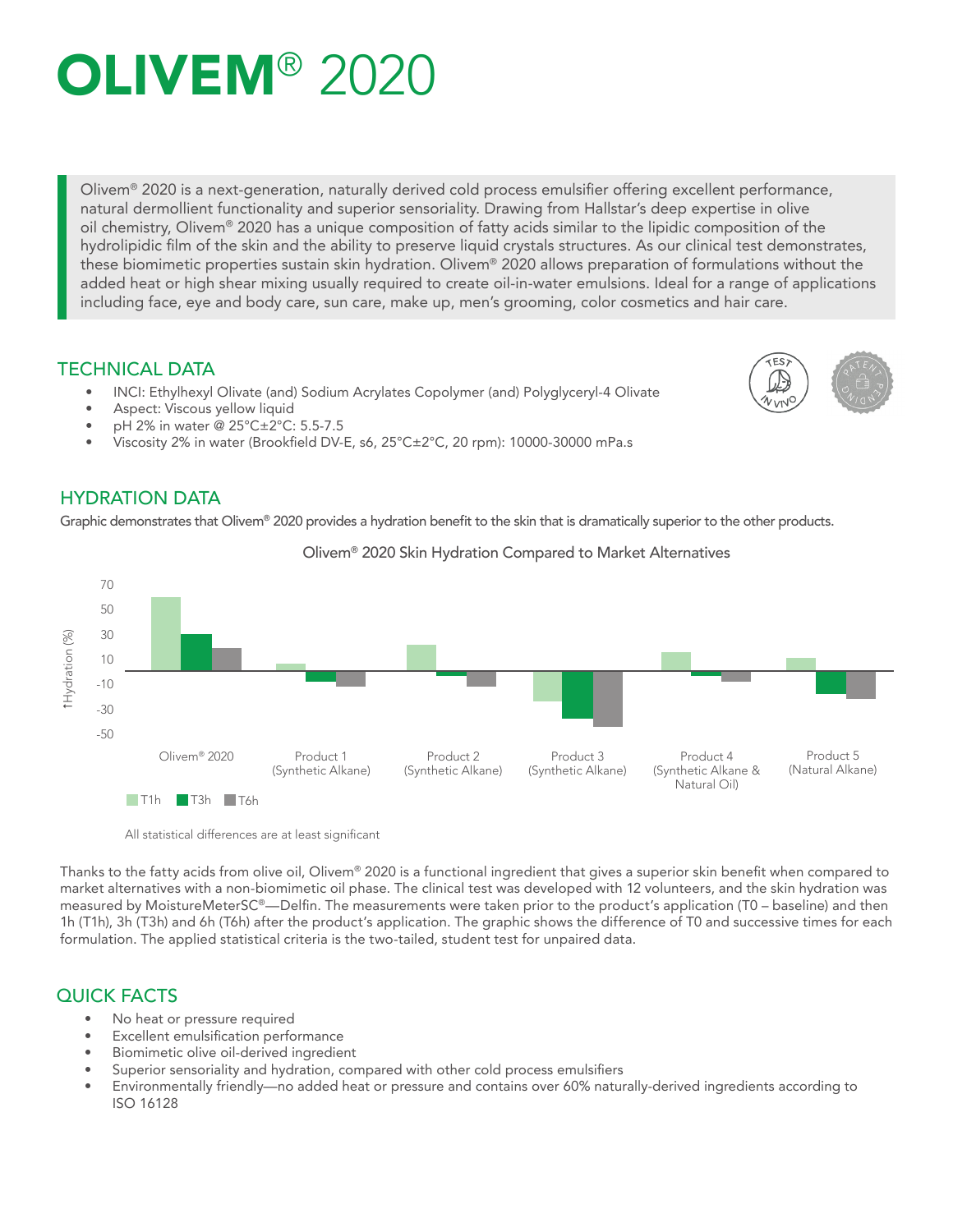

#### VERSATILE EMULSIFIER FOR OIL PHASES

Olivem® 2020 can emulsify very different types of oil, from apolar hydrocarbons to silicones, esters, natural oils and triglycerides to polar esters. It can also emulsify up to 30% of the oil phase with only 2% of the ingredient to create rich and nourishing textures. Olivem® 2020 can be added in any phase and at any time in the formulation development process.

### EFFICIENT VISCOSITY BUILDING FOR WATER GELS



Olivem® 2020 can build water gels very efficiently compared to market alternatives while giving naturality and enhanced benefits for skin.

### **LET'S WORK WONDERS®**